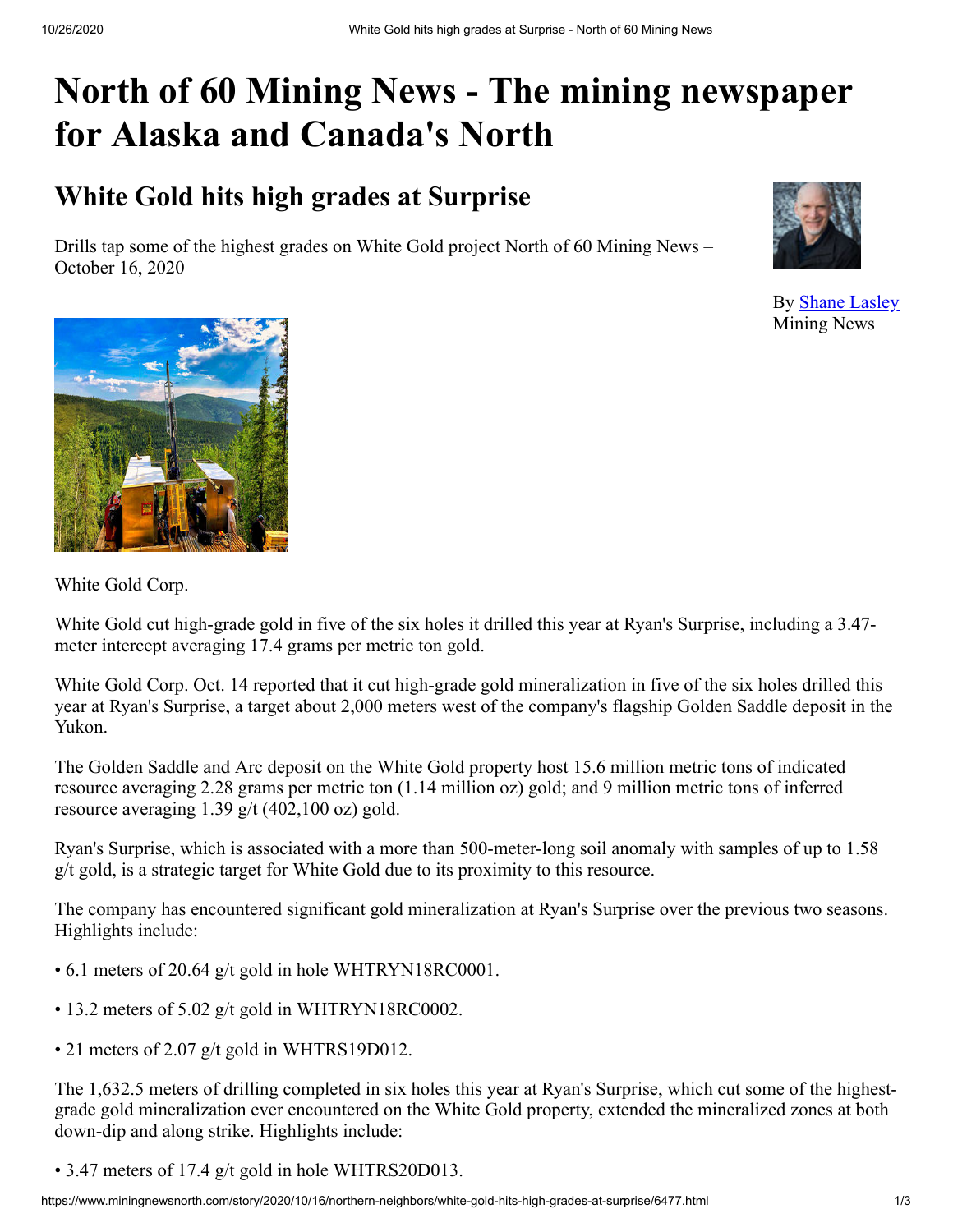- One meter of 12.8 g/t gold in WHTRS20D014.
- One meter of 9.1 g/t gold in WHTRS20D015.
- 3.76 meters of 10.96 g/t gold in WHTRS20D017.
- 12.3 meters of 8.69 g/t gold in WHTRS20D018.

The gold mineralization at Ryan's Surprise, which has now been encountered over a 130- by 250-meter area and to a depth of 300 meters, remains open in all directions.

"We are very pleased to have encountered additional high-grade mineralization at the Ryan's Surprise in new zones and extensions to previously encountered mineralization in multiple directions. These results and the close proximity to our established resources provides further evidence of the growth potential of these projects," said White Gold CEO David D'Onofrio. "We are also further encouraged by the prospectively of the other targets in this area which share geological and other characteristics with this recent discovery."



The Ryan's target is situated on an 11,000- by 5,000-meter mineralized trend that includes multiple additional gold zones with geological and other similarities to the Ryan's Surprise, Golden Saddle and Arc. These include Ulli's Ridge, Teachers Showing, Minneapolis Creek and several others which are being explored as part of White Gold's regional exploration program. With only limited exploration to date, the company said these targets offer the potential for additional gold discoveries outside of current resource areas.

White Gold's drilling at Ryan's Surprise is part of a larger 2020 exploration campaign across the company's more than 1-million-acre land package in Yukon's White Gold District. This fully funded C\$4 million program is backed by partners **[Agnico Eagle Mines](https://www.miningnewsnorth.com/search/Agnico_Eagle_Mines)** Ltd. and **[Kinross Gold](https://www.miningnewsnorth.com/search/Kinross_Gold)** Corp.

### **Author Bio**

#### **Shane Lasley, Publisher**

Over his more than 13 years of covering mining and mineral exploration, Shane has become renowned for his ability to report on the sector in a way that is technically sound enough to inform industry insiders while being easy to understand by a wider audience.